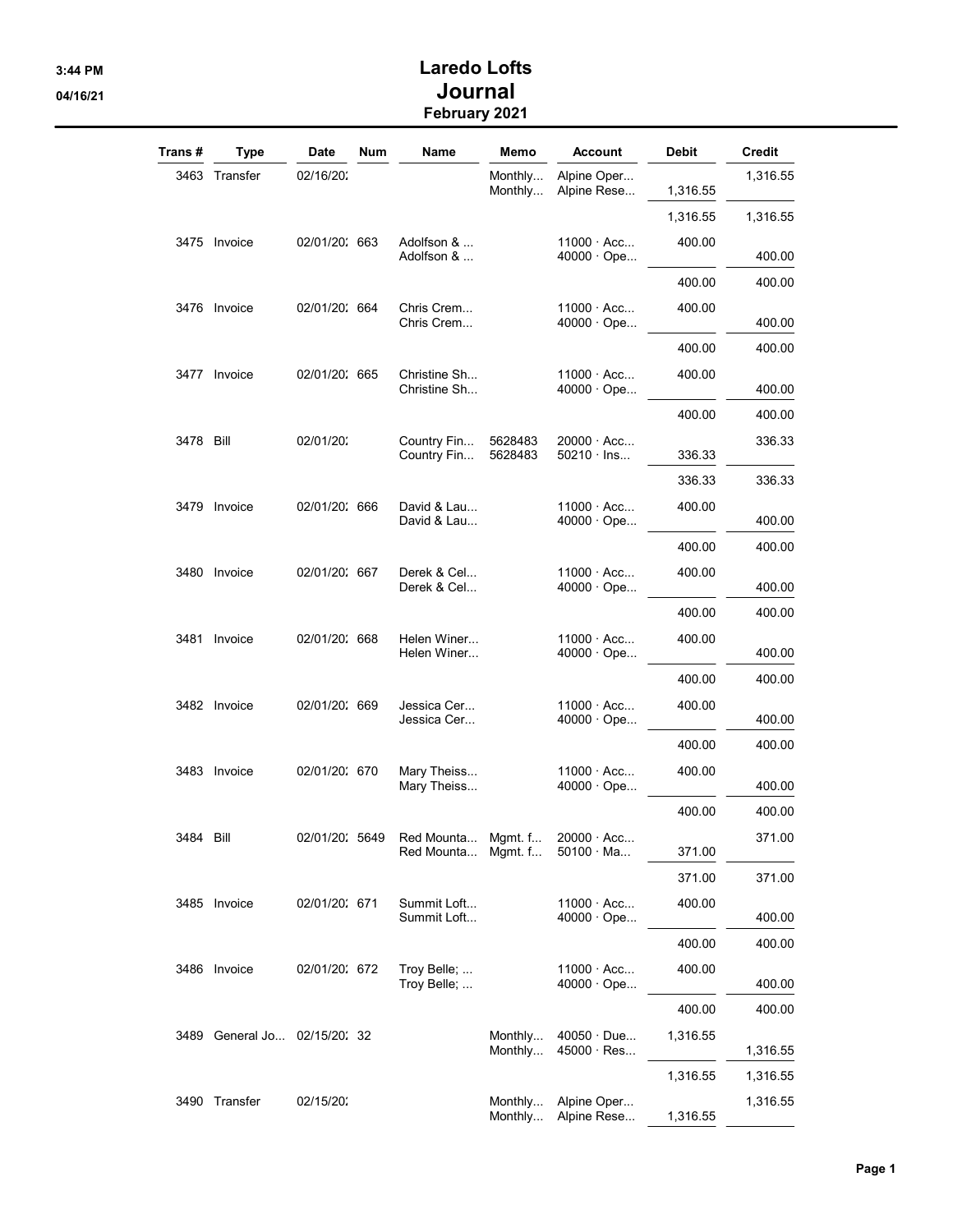## 3:44 PM Laredo Lofts 04/16/21 **Journal** February 2021

| Trans #   | Type             | <b>Date</b>   | <b>Num</b> | Name                                                                                  | Memo                                                                      | Account                                                                                                                                   | <b>Debit</b> | Credit                                                   |
|-----------|------------------|---------------|------------|---------------------------------------------------------------------------------------|---------------------------------------------------------------------------|-------------------------------------------------------------------------------------------------------------------------------------------|--------------|----------------------------------------------------------|
|           |                  |               |            |                                                                                       |                                                                           |                                                                                                                                           | 1,316.55     | 1,316.55                                                 |
| 3496 Bill |                  |               |            | 02/19/20: 060 Waste Man<br>Waste Man                                                  | feb.21 ap<br>trash.in                                                     | $20000 \cdot Acc$<br>50250 Tra                                                                                                            | 274.12       | 274.12                                                   |
|           |                  |               |            |                                                                                       |                                                                           |                                                                                                                                           | 274.12       | 274.12                                                   |
|           | 3497 Bill Pmt -C | 02/01/20: EF  |            | Red Mounta<br>Red Mounta                                                              | Mgmt. $f$<br>Mgmt. $f$                                                    | Alpine Oper<br>$20000 \cdot Acc$                                                                                                          | 371.00       | 371.00                                                   |
|           |                  |               |            |                                                                                       |                                                                           |                                                                                                                                           | 371.00       | 371.00                                                   |
|           | 3498 Payment     | 02/24/20: 733 |            | Adolfson &<br>Adolfson &                                                              |                                                                           | $12000 \cdot$ Und<br>$11000 \cdot Acc$                                                                                                    | 400.00       | 400.00                                                   |
|           |                  |               |            |                                                                                       |                                                                           |                                                                                                                                           | 400.00       | 400.00                                                   |
|           | 3499 Deposit     | 02/24/20:     |            | Adolfson &                                                                            | Deposit<br>Deposit                                                        | Alpine Oper<br>$12000 \cdot$ Und                                                                                                          | 400.00       | 400.00                                                   |
|           |                  |               |            |                                                                                       |                                                                           |                                                                                                                                           | 400.00       | 400.00                                                   |
|           | 3513 Payment     | 02/15/20:     |            | Helen Winer<br>Helen Winer                                                            |                                                                           | $12000 \cdot$ Und<br>$11000 \cdot Acc$                                                                                                    | 400.00       | 400.00                                                   |
|           |                  |               |            |                                                                                       |                                                                           |                                                                                                                                           | 400.00       | 400.00                                                   |
|           | 3514 Payment     | 02/15/20:     |            | Mary Theiss<br>Mary Theiss                                                            |                                                                           | $12000 \cdot$ Und<br>$11000 \cdot Acc$                                                                                                    | 400.00       | 400.00                                                   |
|           |                  |               |            |                                                                                       |                                                                           |                                                                                                                                           | 400.00       | 400.00                                                   |
|           | 3515 Payment     | 02/15/20:     |            | Chris Crem<br>Chris Crem                                                              |                                                                           | $12000 \cdot$ Und<br>$11000 \cdot Acc$                                                                                                    | 400.00       | 400.00                                                   |
|           |                  |               |            |                                                                                       |                                                                           |                                                                                                                                           | 400.00       | 400.00                                                   |
|           | 3516 Payment     | 02/15/20:     |            | Troy Belle;<br>Troy Belle;                                                            |                                                                           | $12000 \cdot$ Und<br>$11000 \cdot Acc$                                                                                                    | 400.00       | 400.00                                                   |
|           |                  |               |            |                                                                                       |                                                                           |                                                                                                                                           | 400.00       | 400.00                                                   |
|           | 3517 Payment     | 02/15/20:     |            | Summit Loft<br>Summit Loft                                                            |                                                                           | $12000 \cdot$ Und<br>$11000 \cdot Acc$                                                                                                    | 400.00       | 400.00                                                   |
|           |                  |               |            |                                                                                       |                                                                           |                                                                                                                                           | 400.00       | 400.00                                                   |
|           | 3518 Payment     | 02/15/20:     |            | Jessica Cer<br>Jessica Cer                                                            |                                                                           | $12000 \cdot$ Und<br>$11000 \cdot Acc$                                                                                                    | 400.00       | 400.00                                                   |
|           |                  |               |            |                                                                                       |                                                                           |                                                                                                                                           | 400.00       | 400.00                                                   |
|           | 3519 Payment     | 02/15/20:     |            | David & Lau<br>David & Lau                                                            |                                                                           | $12000 \cdot$ Und<br>$11000 \cdot Acc$                                                                                                    | 400.00       | 400.00                                                   |
|           |                  |               |            |                                                                                       |                                                                           |                                                                                                                                           | 400.00       | 400.00                                                   |
|           | 3520 Payment     | 02/15/20:     |            | Christine Sh<br>Christine Sh                                                          |                                                                           | $12000 \cdot$ Und<br>$11000 \cdot Acc$                                                                                                    | 400.00       | 400.00                                                   |
|           |                  |               |            |                                                                                       |                                                                           |                                                                                                                                           | 400.00       | 400.00                                                   |
|           | 3521 Payment     | 02/15/20:     |            | Derek & Cel<br>Derek & Cel                                                            |                                                                           | $12000 \cdot$ Und<br>$11000 \cdot Acc$                                                                                                    | 400.00       | 400.00                                                   |
|           |                  |               |            |                                                                                       |                                                                           |                                                                                                                                           | 400.00       | 400.00                                                   |
|           | 3522 Deposit     | 02/15/20:     |            | Helen Winer<br>Mary Theiss<br>Chris Crem<br>Troy Belle;<br>Summit Loft<br>Jessica Cer | Deposit<br>Deposit<br>Deposit<br>Deposit<br>Deposit<br>Deposit<br>Deposit | Alpine Oper<br>$12000 \cdot$ Und<br>$12000 \cdot$ Und<br>$12000 \cdot$ Und<br>$12000 \cdot$ Und<br>$12000 \cdot$ Und<br>$12000 \cdot$ Und | 3,600.00     | 400.00<br>400.00<br>400.00<br>400.00<br>400.00<br>400.00 |